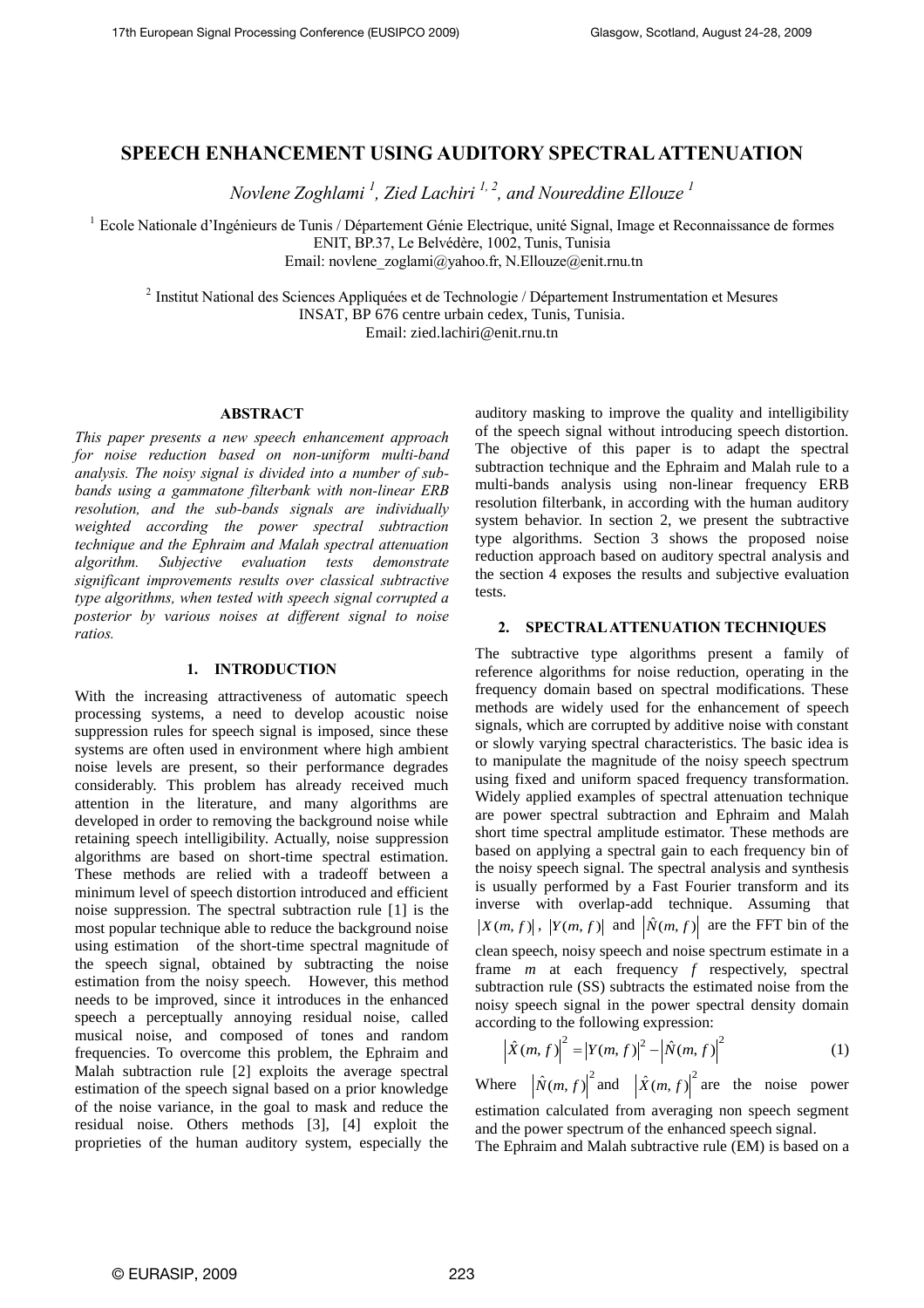Bayesian estimation of the magnitude enhanced speech using a spectral weighting  $G^{EM}(m, f)$  expressed according the a posterior signal to noise ratio *Rpost* and the a prior signal to noise ratio  $R_{prio}$ :<br> $G^{EM}(m, f) =$ 

$$
G^{EM}(m, f) =
$$
\n
$$
\left| \frac{\sqrt{\pi}}{2} \right| \sqrt{\left( \frac{1}{1 + R_{post}} \right) \left( \frac{R_{priori}}{1 + R_{post}} \right) M \left[ \left( 1 + R_{post} \right) \left( \frac{R_{priori}}{1 + R_{priori}} \right] \right]}
$$
\n(3)

 The local level a posterior and the prior signal to noise ratio are expressed as:

$$
R_{post}(m, f) = \frac{|Y(m, f)|^2}{|\hat{N}(m, f)|^2}
$$
 (3)

$$
R_{priori}(m, f) = (1 - \alpha) [R_{post}(m, f) - 1] + \alpha \frac{|Y(m, f)|^2}{|\hat{N}(m, f)|^2}
$$
(4)

### **3. AUDITORY SPECTRAL ATTENUATION**

Commonly, the subtractive type algorithms for speech enhancement are based on short time spectral analysis according to a uniform decomposition of the noisy speech. Many aspects of audiology and psychoacoustics demonstrate that the human auditory system analysis sound in the time-frequency domain with a non linear frequency selectivity of the basilar membrane. Thus the human ear analysis can be conceptualized as an array of overlapping band-pass filters known as auditory filters. These filters occur along the basilar membrane and increase the frequency selectivity of the human ear, therefore the sensitivity to abrupt stimulus change and the transition component in speech perception. According these assumptions, an improvement speech perception in noise environment may be possible, since the speech component can be identified and the selectivity can be amplified. This suggests an approach to improving the quality and intelligibility of speech in background noise using spectral analysis according psychoacoustics aspects. In order to enhance the noisy speech, it is interesting to implement subtractive type methods according a non uniform filterbank analysis.

### **3.1 Auditory Filters modelling**

The aim in auditory modeling is to find mathematical model which represents some physiological and perceptual aspects of the human auditory system. Auditory modeling is very useful, since the sound wave can be analyzed according the human ear comportment, with a good mode.

The simplest way to model the frequency resolution of the basilar membrane is to make analysis using filterbanks. The simplest and the most realistic model is the gammatone filterbanks [5], the impulsion response is based on psychoacoustics measurements, providing a more accurate approximation to the auditory frequency response, and it is represented by a gammatone function defined in the temporal model by the following expression:

$$
g(t) = Atn-1 \exp(-2\pi b B(f_c)t) \cos(2\pi f_c t + \varphi)
$$
 (5)

Where A defines the magnitude normalization parameter, n is the filter order, *fc* is the center frequency of filters, B is filters bandwidths and *bB(fc)* represents the filter envelop.

## **3.2 Choice of frequency scale**

(2)

The frequency resolution of human hearing is a complex phenomenon which depends on many factors, such as frequency, signal bandwidth, and signal level. Despite of the fact that our ear is very accurate in single frequency analysis, broadband signals are analyzed using quite sparse frequency resolution. Critical bandwidth and the Equivalent Rectangular Bandwidth (ERB) scale are an accurate way to explain the frequency resolution of human hearing with broadband signals. The expression used to convert a frequency *f* in Hz in its value in ERB is:

$$
ERB(f) = 21.4 \log(\frac{4.37f}{1000} + 1)
$$
\n(6)

### **3.3 Auditory spectral attenuation**

The proposed speech enhancement method (figure1) is based on non-uniform decomposition of the input waveform. The processing is done by dividing the incoming noisy speech into separate frequency bands that could be individually manipulated using the spectral subtractive algorithms to achieve quality and intelligibility improvement of the overall signal.



Figure 1 – Proposed speech enhancement method based on auditory spectral attenuation.

The analysis filterbank consists of  $4<sup>th</sup>$  order gammatone filters that cover the frequency range of the signal. The filters bandwidth changes according the Equivalent rectangular bandwidth ERB scale. The output of the  $k<sup>th</sup>$ filter of the analysis filterbank can be expressed as:

$$
y_k(n) = y(n) * g_k(n)
$$
\n(7)

Where  $g_k(n)$  is the impulse response of the  $k^h$ , 4th-order gammatone filter.

Each sub-band of the noisy speech is manipulated using the spectral subtraction rule and the power spectral density of the noisy speech in each frequency sub-band  $k$  is given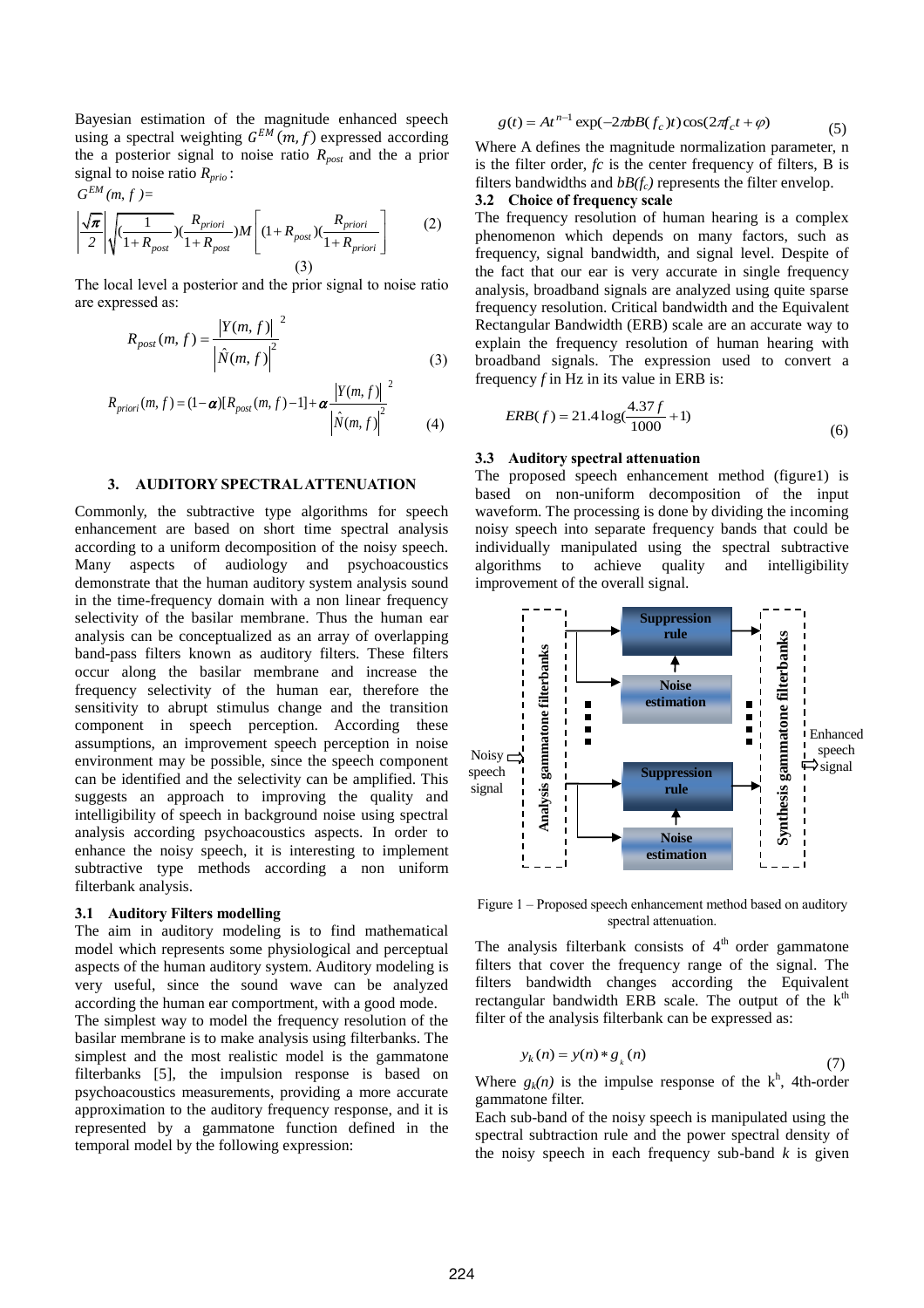J

according to the following expression:  
\n
$$
\left| \hat{X}_k(m, f) \right|^2 = \left| Y_k(m, f) \right|^2 - \left| \hat{N}_k(m, f) \right|^2
$$
\n(8)

Using the Ephraim and Malah noise suppression algorithm, the spectral magnitude of the enhanced speech in each

frequency band is estimated as:  
\n
$$
\left| \hat{X}_k(m, f) \right| = G_k^{EM}(m, f) \cdot \left| Y_k(m, f) \right|
$$
\n(9)

Where  $G_k^{EM}$  (k) is the spectral gain applied in each frequency using the relationship (2).

In the synthesis filterbank, the final enhanced output speech signal is obtained using the summation of the subband signals after processing.

The noise estimate has an important impact on the quality and intelligibility of the enhanced signal. If the noise estimate is too low, a residual noise will be audible, if the noise estimate is too high, speech will be distorted resulting in intelligibility loss. In the SS and the EM spectral attenuation algorithms, the noise spectrum is estimated by taking its average value computed during silent segment. Although this approach might give satisfactory result with stationary noise, it will not with more realistic environments where the spectral characteristics of the noise change constantly. Hence there is a need to update the noise spectrum continuously over time. Several noiseestimation algorithms have been proposed for speech enhancement applications [7]. In [8], the method for estimating the noise spectrum (Martin) is based on tracking the minimum of the noisy speech over a finite window based on the statistics of the minimum estimates. In [9], a minima controlled recursive algorithm (MCRA) is proposed; it updates the noise estimate by tracking the noise-only regions of the noisy speech spectrum. In the improved minima controlled recursive algorithm (IMCRA) approach [10], a different method was used to track the noise-only regions of the spectrum based on the estimated speech-presence probability. Recently a new noise estimation algorithm (MCRA2) was introduced [11], the noise estimate was updated in each frame based on voice activity detection based on the ratio of noise speech spectrum to its local minimum.

### **4. RESULTS AND EVALUATION**

In our work, we evaluate the proposed auditory spectral attenuation for speech enhancement compared with the power spectral subtraction (SS) and the Ephraim and Malah (EM) subtractive rules under a noise environment. Speech signals are taken from the NOIZEUS speech corpus [12] sampled at 8 KHz and degraded by different noises, suburban train noise, multi-talker babble, car and street noise. The test signals include 30 speech utterances from 3 different speakers, female and male. To cover the frequency range of the signal, the analysis stage used in the auditory spectral subtraction (SS GTFB) and the auditory Ephraim and Malah spectral attenuation (EM\_GTFB) consists of 27- 4<sup>th</sup> order gammatone filters according to ERB scale. The background noise spectrum is continuously estimated using the MCRA, IMCRA, MCRA2 and Martin noise estimation algorithms. A part from noise reduction, naturalness and intelligibility of

enhanced speech are important attributes of the performance of any speech enhancement system. Since achieving a high degree of noise suppression is often accompanied by speech signal distortion, it is important to evaluate both quality and intelligibility. The performance evaluation in our work includes a subjective test of perceptual evaluation of speech quality PESQ [6].

**Table 1:** *PESQ score for the proposed method (SS\_GTFB) compared with the spectral subtraction (SS).*

| <b>Noises</b> | $SNR$ (dB)     | <b>SS</b> |             | <b>SS_GTFB</b> |       |        |
|---------------|----------------|-----------|-------------|----------------|-------|--------|
|               |                |           | <b>MCRA</b> | <b>IMCRA</b>   | MCRA2 | Martin |
| <b>Babble</b> | $\overline{0}$ | 1.78      | 1.93        | 1.89           | 1.96  | 1.84   |
|               | 5              | 2,10      | 2.17        | 2.15           | 2.18  | 2.16   |
|               | 10             | 2,40      | 2.51        | 2.45           | 2.52  | 2.43   |
|               | 15             | 2,73      | 2.69        | 2.54           | 2.68  | 2.63   |
| Car           | $\Omega$       | 1,83      | 1.81        | 1.79           | 1.80  | 1.75   |
|               | 5              | 2,12      | 2.24        | 2.20           | 2.21  | 2.13   |
|               | 10             | 2,46      | 2.33        | 2.22           | 2.32  | 2.25   |
|               | 15             | 2,73      | 2.88        | 2.74           | 2.86  | 2.71   |
| Street        | $\theta$       | 1,73      | 1.86        | 1.80           | 1.83  | 1.82   |
|               | 5              | 2,07      | 2.18        | 2.14           | 2.15  | 2.09   |
|               | 10             | 2,40      | 2.51        | 2.47           | 2.49  | 2.43   |
|               | 15             | 2,65      | 2.81        | 2.75           | 2.80  | 2.71   |
| train         | $\Omega$       | 1,81      | 1.87        | 1.84           | 1.87  | 1.76   |
|               | 5              | 2,17      | 2.16        | 2.12           | 2.14  | 2.02   |
|               | 10             | 2,45      | 2.48        | 2.43           | 2.46  | 2.32   |
|               | 15             | 2,72      | 2.86        | 2.81           | 2.85  | 2.68   |

**Table 2:** *PESQ score for the proposed method (EM\_GTFB) compared with the Ephraim and Malah rule (EM).*

| <b>Noises</b> | $SNR$ (dB) | EМ   |      |              |       |        |
|---------------|------------|------|------|--------------|-------|--------|
|               |            |      | MCRA | <b>IMCRA</b> | MCRA2 | Martin |
| <b>Babble</b> | $\theta$   | 1.82 | 1.87 | 1.87         | 1.86  | 1.78   |
|               | 5          | 2.15 | 2.20 | 2.18         | 2.19  | 2.09   |
|               | 10         | 2.45 | 2.55 | 2.51         | 2.53  | 2.40   |
|               | 15         | 2.79 | 2.89 | 2.85         | 2.86  | 2.75   |
| Car           | $\theta$   | 1.81 | 1.92 | 1.88         | 1.94  | 1.74   |
|               | 5          | 2.09 | 2.23 | 2.18         | 2.21  | 2.01   |
|               | 10         | 2.43 | 2.57 | 2.48         | 2.56  | 2.34   |
|               | 15         | 2.77 | 2.91 | 2.86         | 2.87  | 2.67   |
| <b>Street</b> | $\theta$   | 1.70 | 1.86 | 1.78         | 1.86  | 1.73   |
|               | 5          | 2.02 | 2.18 | 2.14         | 2.18  | 2.02   |
|               | 10         | 2.38 | 2.53 | 2.46         | 2.52  | 2.38   |
|               | 15         | 2.66 | 2.80 | 2.75         | 2.79  | 2.67   |
| train         | $\Omega$   | 1.80 | 1.87 | 1.85         | 1.85  | 1.70   |
|               | 5          | 2.05 | 2.16 | 2.13         | 2.13  | 1.96   |
|               | 10         | 2.35 | 2.46 | 2.42         | 2.44  | 2.26   |
|               | 15         | 2.70 | 2.83 | 2.78         | 2.77  | 2.61   |

In fact, significant gains in noise reduction are accompanied by a decrease in speech intelligibility. Formal subjective listening test are the best indicates of achieved of overall quality. So the subjective listening test [13] used instructs the listener (32 listeners) to successively attend and rate the enhanced speech signal on : the speech signal alone using five-point scale of signal distortion (SIG) [5= very natural, no degraded,  $4=$  Fairly natural, little degradation,  $3=$ Somewhat natural, somewhat degraded, 2= Fairly unnatural, fairly degraded, 1=very unnatural, very degraded ]. The background noise alone using a five-point scale of background intrusiveness (BAK) [5= Not noticeable, 4= somewhat noticeable,  $3=$  noticeable but not intrusive,  $2=$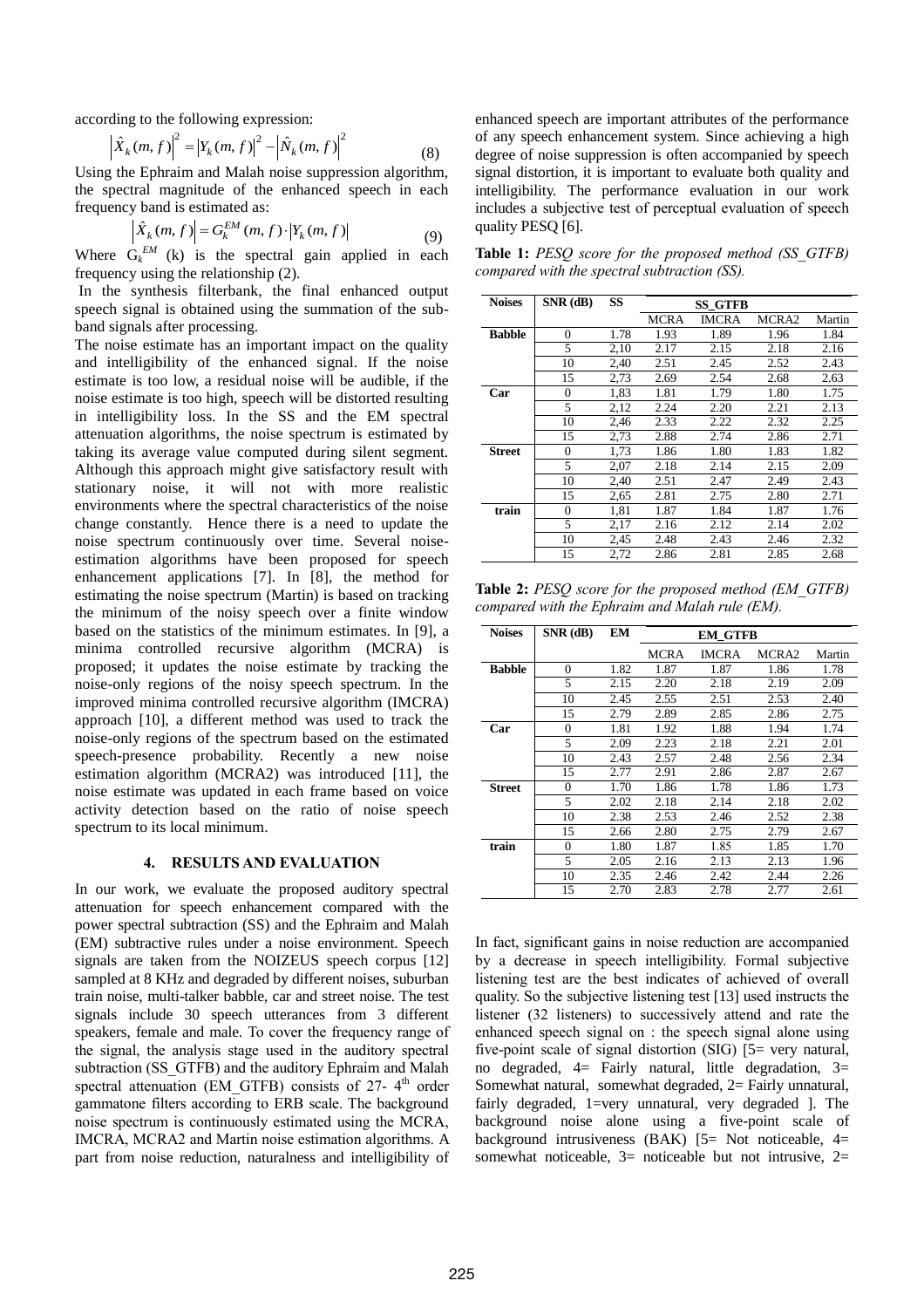Fairly conspicuous, 1= Very conspicuous, very intrusive somewhat intrusive] and the overall effect using the scale of the mean opinion score (OVRL) [1=bad, 2=poor, 3=fair, 4=good, 5=excellent]. This process is designed to integrate the effects of both the signal and the background in making the rating of overall quality. Table 1 and table 2 list the PESQ score obtained after processing, we observe that the PESQ score is consistent with the subjectively perceived trend of an improvement in speech quality with the proposed speech enhancement approach over that the spectral subtractive algorithms alone. This improvement is particularly significant in the case of car noise at 15 dB, we register a score of 2,91 for the proposed EM\_GTFB in spite of 2,77 for the EM alone, the PESQ improvement is also observed using the SS\_GTFB at 0 dB (1,96) for babble noise continuously estimated with the MCRA2, contrary in the SS (1,78).Table 3 and table 4 list at different signal to noise ratio the subjective overall quality the OVRL measure that includes the naturalness of speech (SIG) and intrusiveness of background noise (BAK). We notice that the proposed auditory spectral attenuation using different continuous noise estimation algorithms performed significantly better than the classic subtractive attenuation. Lower signal distortion (higher SIG score) is observed with the proposed approach in most condition with significant differences at 10dB for car

noise: a SIG score of 3,09 given by the SS, and improved by the SS GTFB to 3,59 using Martin noise estimation and a score of 3,64 registered by the proposed EM\_GTFB with the MCRA noise estimation. This demonstrates the performance of our approach to reduce the noticeable of the background noise and minimize the signal distortion.

We notice, also that incorporating continuous noise estimation in particularly the IMCRA and the MCRA2 continuous noise estimation in the auditory spectral attenuation approach performed better than the power spectral subtraction and the Ephraim and Malah rules in overall quality. This indicates that the proposed auditory spectral attenuation for speech enhancement is sensitive to the noise spectrum estimate. The results obtained show that the proposed speech enhancement method using different continuous noise estimation performed, in most condition, better than the classic spectral attenuation algorithms in terms of perceptual improvement, overall quality and low signal distortion. The auditory spectral analysis contributed significantly to the speech enhancement and to the improvement of the voice quality at different signal to noise ratio and practically for all the types of noise. Indeed the decomposition in filterbank and the continuous noise estimation given the best subjective results with regard to the subtractive noise reduction method based on uniform decomposing using Fourier transform and a simple approach to estimate the noise during the silent moment.

Table 3: *SIG- BAK -OVRL scores for the proposed speech enhancement compared to the subtractive algorithms at 0 dB and 5 dB.*

|                |                   | <b>Babble</b> |            |             | Car            |            |             | <b>Street</b>  |                 |             | train      |            |             |
|----------------|-------------------|---------------|------------|-------------|----------------|------------|-------------|----------------|-----------------|-------------|------------|------------|-------------|
| $SNR = 0dB$    |                   | <b>SIG</b>    | <b>BAK</b> | <b>OVRL</b> | $\mathbf{SIG}$ | <b>BAK</b> | <b>OVRL</b> | $\mathbf{SIG}$ | <b>BAK OVRL</b> |             | <b>SIG</b> | <b>BAK</b> | <b>OVRL</b> |
| <b>SS</b>      |                   | 2,08          | 1,46       | 1,68        | 2,29           | 1,63       | 1,85        | 2,00           | 1,52            | 1,63        | 2,04       | 1,62       | 1,69        |
| <b>SS_GTFB</b> | <b>MCRA</b>       | 2,22          | 1,19       | 1,84        | 2,46           | 1,31       | 2,04        | 2,31           | 1,25            | 1.90        | 2,36       | 1,33       | 1,97        |
|                | MCRA2             | 2,16          | 1,20       | 1,81        | 2,36           | 1,30       | 1,97        | 2,24           | 1,24            | 1,85        | 2,32       | 1,33       | 1,94        |
|                | <b>IMCRA</b>      | 2,30          | 1,22       | 1.89        | 2,46           | 1,31       | 2,03        | 2,34           | 1,27            | 1,92        | 2,40       | 1,35       | 2,00        |
|                | <b>MARTIN</b>     | 2,48          | 1,31       | 2,00        | 2,59           | 1,38       | 2,09        | 2,50           | 1,34            | 2,02        | 2,45       | 1,37       | 1,99        |
| EM             |                   | 2,44          | 1,68       | 1,97        | 2,43           | 1,74       | 1,97        | 2,42           | 1,68            | 1,95        | 2,31       | 1,78       | 1,92        |
| <b>EM_GTFB</b> | <b>MCRA</b>       | 2,45          | 1,32       | 2,01        | 2,64           | 1,41       | 2,16        | 2,51           | 1,37            | 2,06        | 2,54       | 1,44       | 2,10        |
|                | MCRA <sub>2</sub> | 2,37          | 1,32       | 1,97        | 2,62           | 1,44       | 2,16        | 2,47           | 1,38            | 2,04        | 2,51       | 1,44       | 2,08        |
|                | <b>IMCRA</b>      | 2,39          | 1,29       | 1,97        | 2,43           | 1,32       | 2,01        | 2,36           | 1,29            | 1.92        | 2,40       | 1,37       | 1,99        |
|                | <b>MARTIN</b>     | 2,54          | 1,34       | 2,03        | 2,54           | 1,36       | 2,03        | 2.53           | 1,36            | 2,02        | 2,42       | 1,38       | 1,96        |
|                |                   | <b>Babble</b> |            |             | Car            |            |             | <b>Street</b>  |                 |             | train      |            |             |
| $SNR = 5dB$    |                   | <b>SIG</b>    | <b>BAK</b> | <b>OVRL</b> | SIG            | <b>BAK</b> | <b>OVRL</b> | $\mathbf{SIG}$ | BAK             | <b>OVRL</b> | <b>SIG</b> | <b>BAK</b> | <b>OVRL</b> |
| <b>SS</b>      |                   | 2,59          | 1,84       | 2,12        | 2,78           | 1,96       | 2,26        | 2,63           | 1,91            | 2,15        | 2,53       | 1,96       | 2,11        |
| <b>SS_GTFB</b> | <b>MCRA</b>       | 2,83          |            |             |                |            |             |                |                 |             |            |            |             |
|                |                   |               | 1,47       | 2,36        | 3.05           | 1,59       | 2,54        | 2,91           | 1,55            | 2,42        | 2,88       | 1,58       | 2,42        |
|                | MCRA <sub>2</sub> | 2,71          | 1,45       | 2,29        | 2,94           | 1,56       | 2,46        | 2,84           | 1,53            | 2,37        | 2,78       | 1,56       | 2,34        |
|                | <b>IMCRA</b>      | 2,87          | 1,49       | 2,39        | 3,06           | 1,59       | 2,54        | 2,93           | 1,55            | 2,43        | 2,90       | 1,59       | 2,42        |
|                | <b>MARTIN</b>     | 3,02          | 1,56       | 2,46        | 3,10           | 1,61       | 2,52        | 3,03           | 1,60            | 2,47        | 2,93       | 1,60       | 2,40        |
| EM             |                   | 2,96          | 2,09       | 2,44        | 3,02           | 2,16       | 2,46        | 3,04           | 2,14            | 2,48        | 2,86       | 2,17       | 2,37        |
| <b>EM_GTFB</b> | <b>MCRA</b>       | 3,05          | 1,60       | 2,52        | 3,17           | 1,67       | 2,61        | 3,08           | 1,64            | 2,54        | 3,04       | 1.67       | 2,53        |
|                | MCRA2             | 2,95          | 1,59       | 2,46        | 3,13           | 1,68       | 2,59        | 2,96           | 1,58            | 2,47        | 2,95       | 1,67       | 2,47        |
|                | <b>IMCRA</b>      | 2,93          | 1,54       | 2,43        | 2,98           | 1,57       | 2,47        | 2,99           | 1,58            | 2,47        | 2,92       | 1,60       | 2,44        |